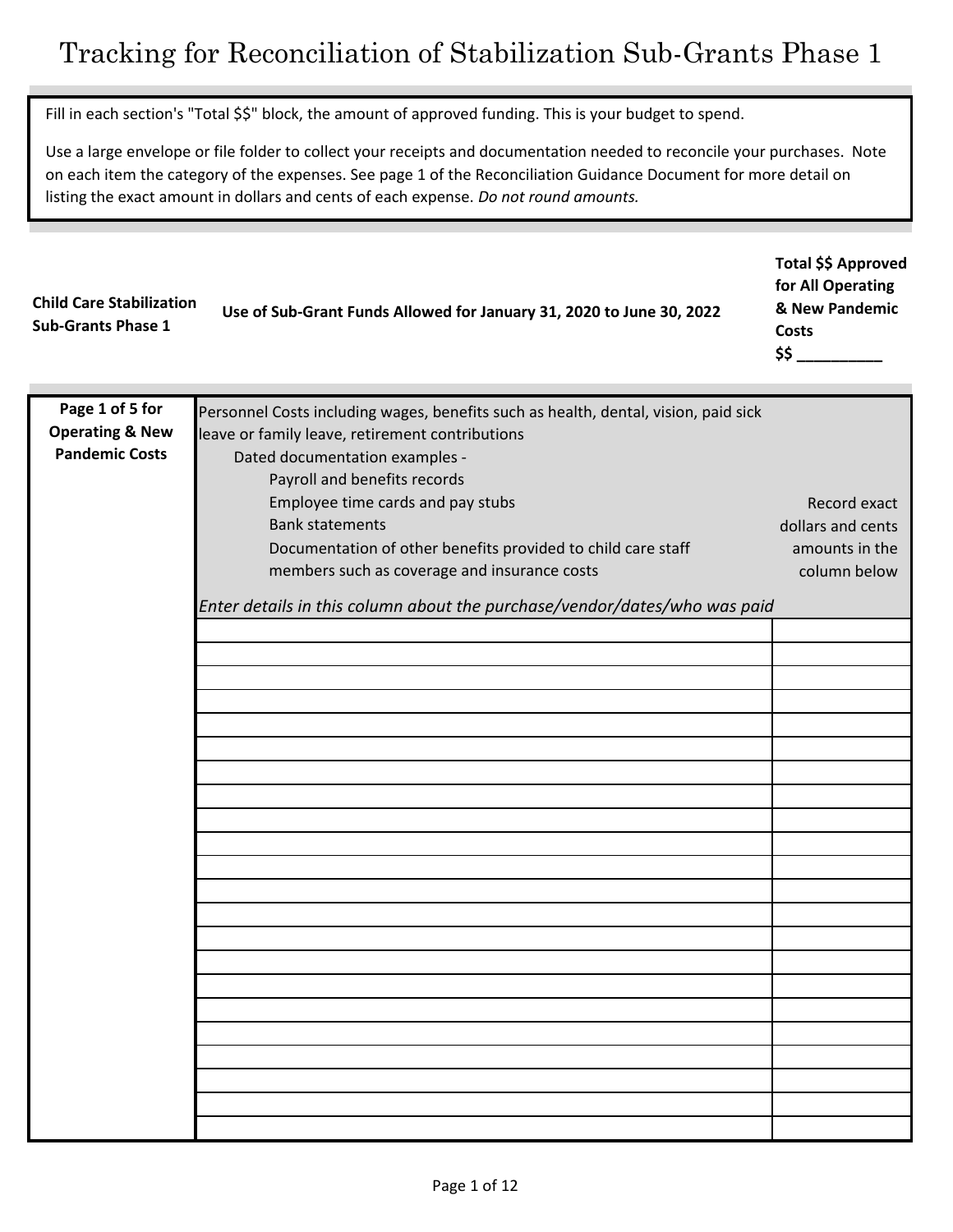## **Child Care Stabilization Sub-Grants Phase 1 Use of Sub-Grant Funds Allowed for January 31, 2020 to June 30, 2022**

| Page 2 of 5 for     | Ongoing costs such as rent/lease, mortgage, business utilities, insurance and late fees or charges                                                                                                                                                                                                                                                                                  |                                                                      |
|---------------------|-------------------------------------------------------------------------------------------------------------------------------------------------------------------------------------------------------------------------------------------------------------------------------------------------------------------------------------------------------------------------------------|----------------------------------------------------------------------|
| Operating/          | for late payments                                                                                                                                                                                                                                                                                                                                                                   |                                                                      |
| <b>New Pandemic</b> | Dated documentation examples -                                                                                                                                                                                                                                                                                                                                                      |                                                                      |
| <b>Costs</b>        | Rent/lease/space cost statements                                                                                                                                                                                                                                                                                                                                                    |                                                                      |
|                     | Utility statements/bills such as heat, electric, phone, Wi-Fi service, etc<br>Original paid invoices and/or receipts for purchases of insurance such<br>as liability and/or accident insurance, transportation insurance,<br>homeowner's insurance, business insurance, etc.<br><b>Bank statements</b><br>Enter details in this column about the purchase/vendor/dates/who was paid | Record exact<br>dollars and cents<br>amounts in this<br>column below |
|                     |                                                                                                                                                                                                                                                                                                                                                                                     |                                                                      |
|                     |                                                                                                                                                                                                                                                                                                                                                                                     |                                                                      |
|                     |                                                                                                                                                                                                                                                                                                                                                                                     |                                                                      |
|                     |                                                                                                                                                                                                                                                                                                                                                                                     |                                                                      |
|                     |                                                                                                                                                                                                                                                                                                                                                                                     |                                                                      |
|                     |                                                                                                                                                                                                                                                                                                                                                                                     |                                                                      |
|                     |                                                                                                                                                                                                                                                                                                                                                                                     |                                                                      |
|                     |                                                                                                                                                                                                                                                                                                                                                                                     |                                                                      |
|                     |                                                                                                                                                                                                                                                                                                                                                                                     |                                                                      |
|                     |                                                                                                                                                                                                                                                                                                                                                                                     |                                                                      |
|                     |                                                                                                                                                                                                                                                                                                                                                                                     |                                                                      |
|                     |                                                                                                                                                                                                                                                                                                                                                                                     |                                                                      |
|                     |                                                                                                                                                                                                                                                                                                                                                                                     |                                                                      |
|                     |                                                                                                                                                                                                                                                                                                                                                                                     |                                                                      |
|                     |                                                                                                                                                                                                                                                                                                                                                                                     |                                                                      |
|                     |                                                                                                                                                                                                                                                                                                                                                                                     |                                                                      |
|                     |                                                                                                                                                                                                                                                                                                                                                                                     |                                                                      |
|                     |                                                                                                                                                                                                                                                                                                                                                                                     |                                                                      |
|                     |                                                                                                                                                                                                                                                                                                                                                                                     |                                                                      |
|                     |                                                                                                                                                                                                                                                                                                                                                                                     |                                                                      |
|                     |                                                                                                                                                                                                                                                                                                                                                                                     |                                                                      |
|                     |                                                                                                                                                                                                                                                                                                                                                                                     |                                                                      |
|                     |                                                                                                                                                                                                                                                                                                                                                                                     |                                                                      |
|                     |                                                                                                                                                                                                                                                                                                                                                                                     |                                                                      |
|                     |                                                                                                                                                                                                                                                                                                                                                                                     |                                                                      |
|                     |                                                                                                                                                                                                                                                                                                                                                                                     |                                                                      |
|                     |                                                                                                                                                                                                                                                                                                                                                                                     |                                                                      |
|                     |                                                                                                                                                                                                                                                                                                                                                                                     |                                                                      |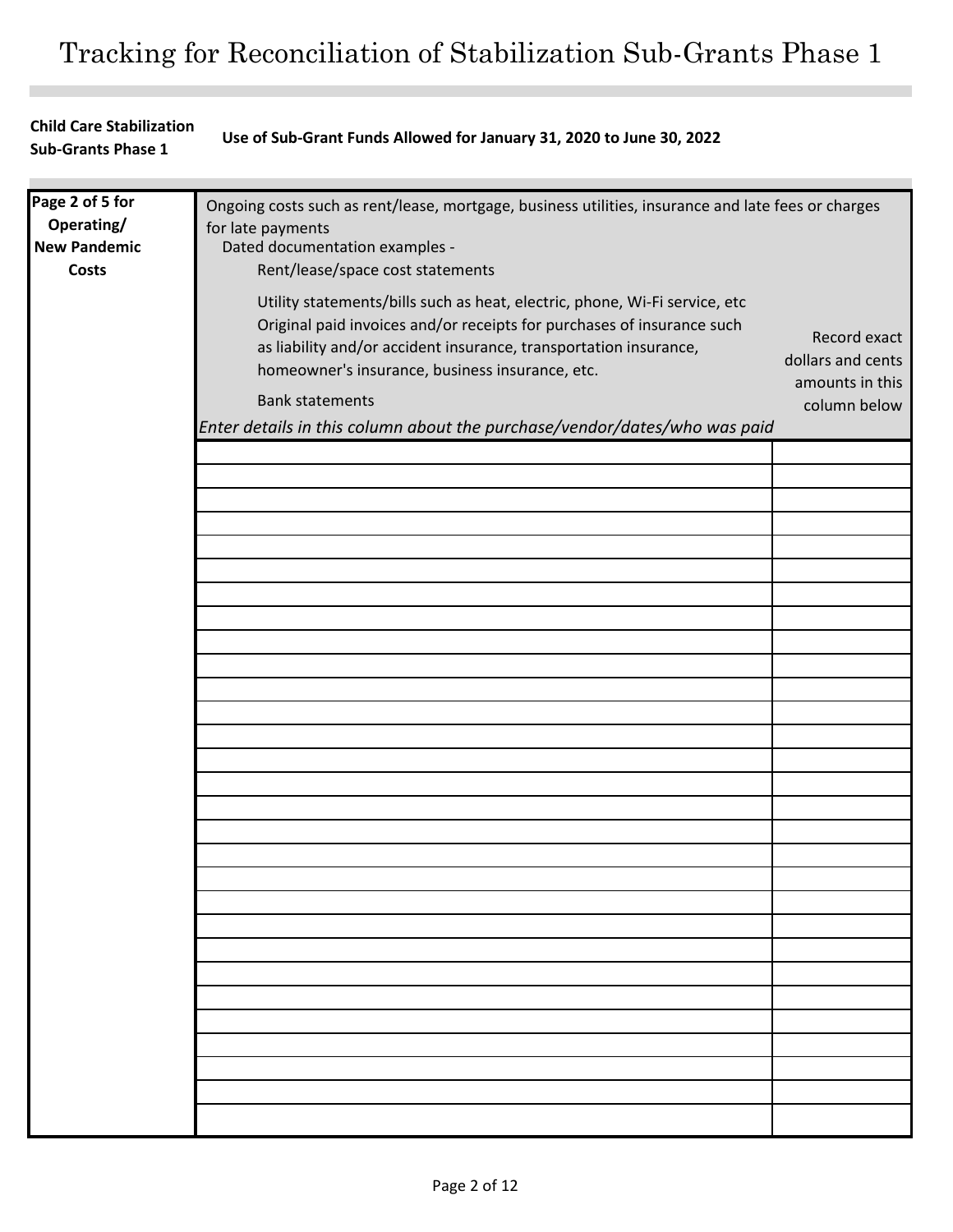## **Child Care Stabilization Sub-Grants Phase 1 Use of Sub-Grant Funds Allowed for January 31, 2020 to June 30, 2022**

| Page 3 of 5 for<br><b>Operating/New</b><br><b>Pandemic Cost.</b><br><b>NOTE: Funds</b><br><b>CANNOT</b> be used for<br>construction or major<br>renovations or<br>remodeling. See page<br>5 in the Application | Facility maintenance, minor renovations including those that address COVID-19<br>concerns as well as improvements that make child care programs inclusive and<br>accesible for children and families with disabilities.<br>Dated documentation examples such as original paid invoices and/or receipts<br>for purchases of materials/supplies for improvements such as:<br><b>Upgrading playgrounds</b><br>Renovating bathrooms<br>Installing ramps, railings, and other accessibility features |                                                                      |
|----------------------------------------------------------------------------------------------------------------------------------------------------------------------------------------------------------------|-------------------------------------------------------------------------------------------------------------------------------------------------------------------------------------------------------------------------------------------------------------------------------------------------------------------------------------------------------------------------------------------------------------------------------------------------------------------------------------------------|----------------------------------------------------------------------|
| <b>Guidance Document.</b>                                                                                                                                                                                      | Removing non-loading bearing walls to create more space for social<br>distancing<br>Replacing flooring (e.g. replacing carpet with linoleum or other<br>easily cleaned surface)<br>Installing touch-free faucets or light switches<br>Enter details in this column about the purchase/vendor/dates/who was paid                                                                                                                                                                                 | Record exact<br>dollars and cents<br>amounts in this<br>column below |
|                                                                                                                                                                                                                |                                                                                                                                                                                                                                                                                                                                                                                                                                                                                                 |                                                                      |
|                                                                                                                                                                                                                |                                                                                                                                                                                                                                                                                                                                                                                                                                                                                                 |                                                                      |
|                                                                                                                                                                                                                |                                                                                                                                                                                                                                                                                                                                                                                                                                                                                                 |                                                                      |
|                                                                                                                                                                                                                |                                                                                                                                                                                                                                                                                                                                                                                                                                                                                                 |                                                                      |
|                                                                                                                                                                                                                |                                                                                                                                                                                                                                                                                                                                                                                                                                                                                                 |                                                                      |
|                                                                                                                                                                                                                |                                                                                                                                                                                                                                                                                                                                                                                                                                                                                                 |                                                                      |
|                                                                                                                                                                                                                |                                                                                                                                                                                                                                                                                                                                                                                                                                                                                                 |                                                                      |
|                                                                                                                                                                                                                |                                                                                                                                                                                                                                                                                                                                                                                                                                                                                                 |                                                                      |
|                                                                                                                                                                                                                |                                                                                                                                                                                                                                                                                                                                                                                                                                                                                                 |                                                                      |
|                                                                                                                                                                                                                |                                                                                                                                                                                                                                                                                                                                                                                                                                                                                                 |                                                                      |
|                                                                                                                                                                                                                |                                                                                                                                                                                                                                                                                                                                                                                                                                                                                                 |                                                                      |
|                                                                                                                                                                                                                |                                                                                                                                                                                                                                                                                                                                                                                                                                                                                                 |                                                                      |
|                                                                                                                                                                                                                |                                                                                                                                                                                                                                                                                                                                                                                                                                                                                                 |                                                                      |
|                                                                                                                                                                                                                |                                                                                                                                                                                                                                                                                                                                                                                                                                                                                                 |                                                                      |
|                                                                                                                                                                                                                |                                                                                                                                                                                                                                                                                                                                                                                                                                                                                                 |                                                                      |
|                                                                                                                                                                                                                |                                                                                                                                                                                                                                                                                                                                                                                                                                                                                                 |                                                                      |
|                                                                                                                                                                                                                |                                                                                                                                                                                                                                                                                                                                                                                                                                                                                                 |                                                                      |
|                                                                                                                                                                                                                |                                                                                                                                                                                                                                                                                                                                                                                                                                                                                                 |                                                                      |
|                                                                                                                                                                                                                |                                                                                                                                                                                                                                                                                                                                                                                                                                                                                                 |                                                                      |
|                                                                                                                                                                                                                |                                                                                                                                                                                                                                                                                                                                                                                                                                                                                                 |                                                                      |
|                                                                                                                                                                                                                |                                                                                                                                                                                                                                                                                                                                                                                                                                                                                                 |                                                                      |
|                                                                                                                                                                                                                |                                                                                                                                                                                                                                                                                                                                                                                                                                                                                                 |                                                                      |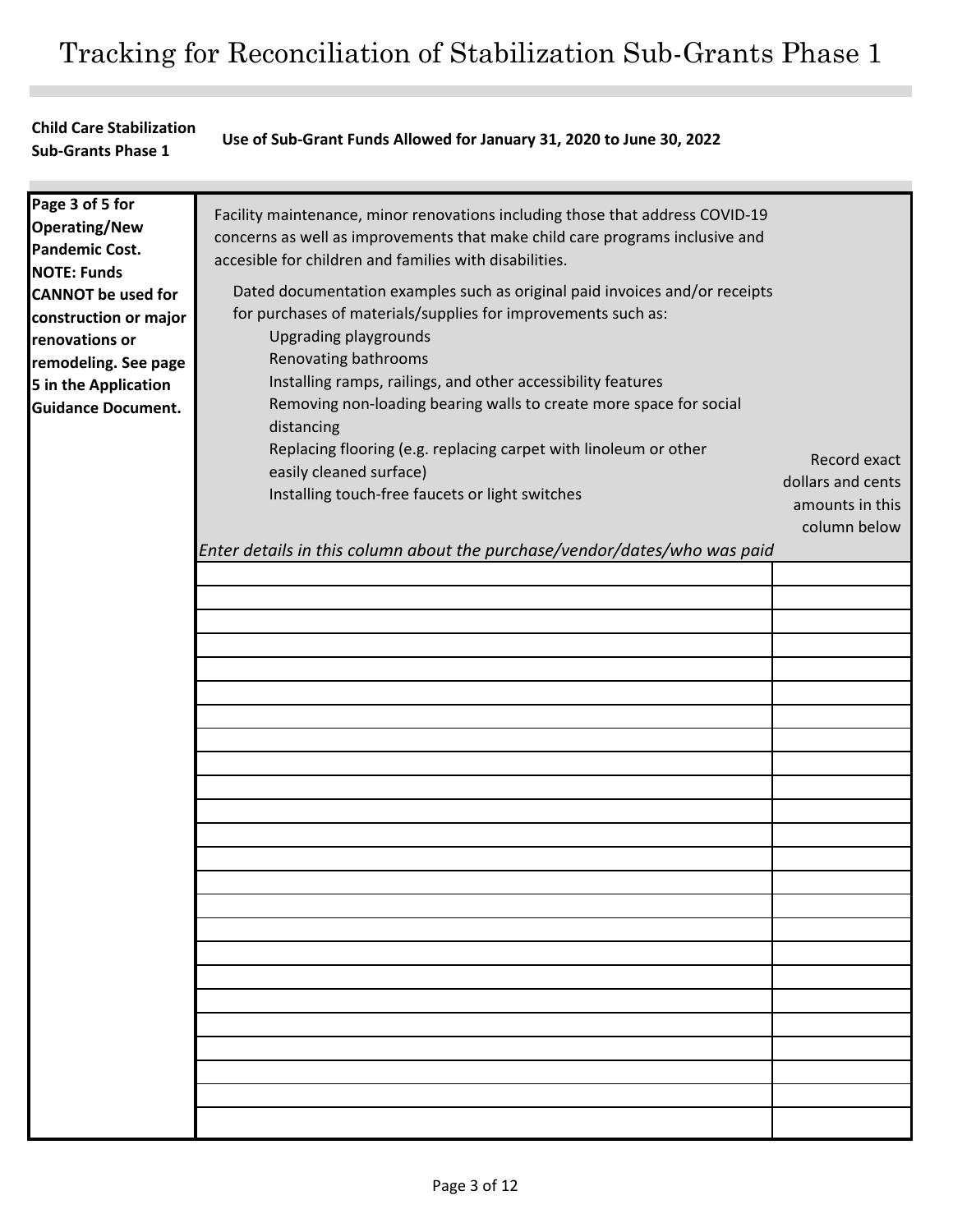## **Child Care Stabilization Sub-Grants Phase 1 Use of Sub-Grant Funds Allowed for January 31, 2020 to June 30, 2022**

| Page 4 of 5 for<br>Operating/<br><b>New Pandemic</b><br><b>Costs</b> | Personal Protective Equipment (gloves, masks, digital thermometers, face shields,<br>changing table paper, etc.) sanitizer, classroom dividers, cleaning supplies,<br>temporary sinks, other expenses that facilitate business practices consistent with<br>safety protocols.                      |                                                      |
|----------------------------------------------------------------------|----------------------------------------------------------------------------------------------------------------------------------------------------------------------------------------------------------------------------------------------------------------------------------------------------|------------------------------------------------------|
|                                                                      | Cleaning and sanitation supplies and services (cleaning/disinfecting wipes,<br>ventilation systems, vacuums, washer/dryer, bleach, hand sanitizer, spray<br>bottles, soaps, garbage bags, professional cleaning and sanitation services,<br>independent cleaning services, etc.)                   |                                                      |
|                                                                      | Training on health and safety practices (state required trainings on health<br>and safety requirements and best practices, staff time to review and<br>prepare Centers for Disease Control [CDC] guidance, etc)                                                                                    |                                                      |
|                                                                      | Indoor and outdoor equipment and supplies (portable partitions, plastic<br>shields, sink installation, disposable utensils and dishes, COVID-19 signage,<br>storage containers, etc.)                                                                                                              |                                                      |
|                                                                      | Dated documentation examples such as original paid invoices and/or<br>receipts for purchases of materials/supplies<br>Employee timecards and pay stubs (not previously submitted for other<br>funding)<br>Paid invoices, receipts, and check information for professional<br>development trainings | Record exact                                         |
|                                                                      |                                                                                                                                                                                                                                                                                                    | dollars and cents<br>amounts in this<br>column below |
|                                                                      | Enter details in this column about the purchase/vendor/dates/who was paid                                                                                                                                                                                                                          |                                                      |
|                                                                      |                                                                                                                                                                                                                                                                                                    |                                                      |
|                                                                      |                                                                                                                                                                                                                                                                                                    |                                                      |
|                                                                      |                                                                                                                                                                                                                                                                                                    |                                                      |
|                                                                      |                                                                                                                                                                                                                                                                                                    |                                                      |
|                                                                      |                                                                                                                                                                                                                                                                                                    |                                                      |
|                                                                      |                                                                                                                                                                                                                                                                                                    |                                                      |
|                                                                      |                                                                                                                                                                                                                                                                                                    |                                                      |
|                                                                      |                                                                                                                                                                                                                                                                                                    |                                                      |
|                                                                      |                                                                                                                                                                                                                                                                                                    |                                                      |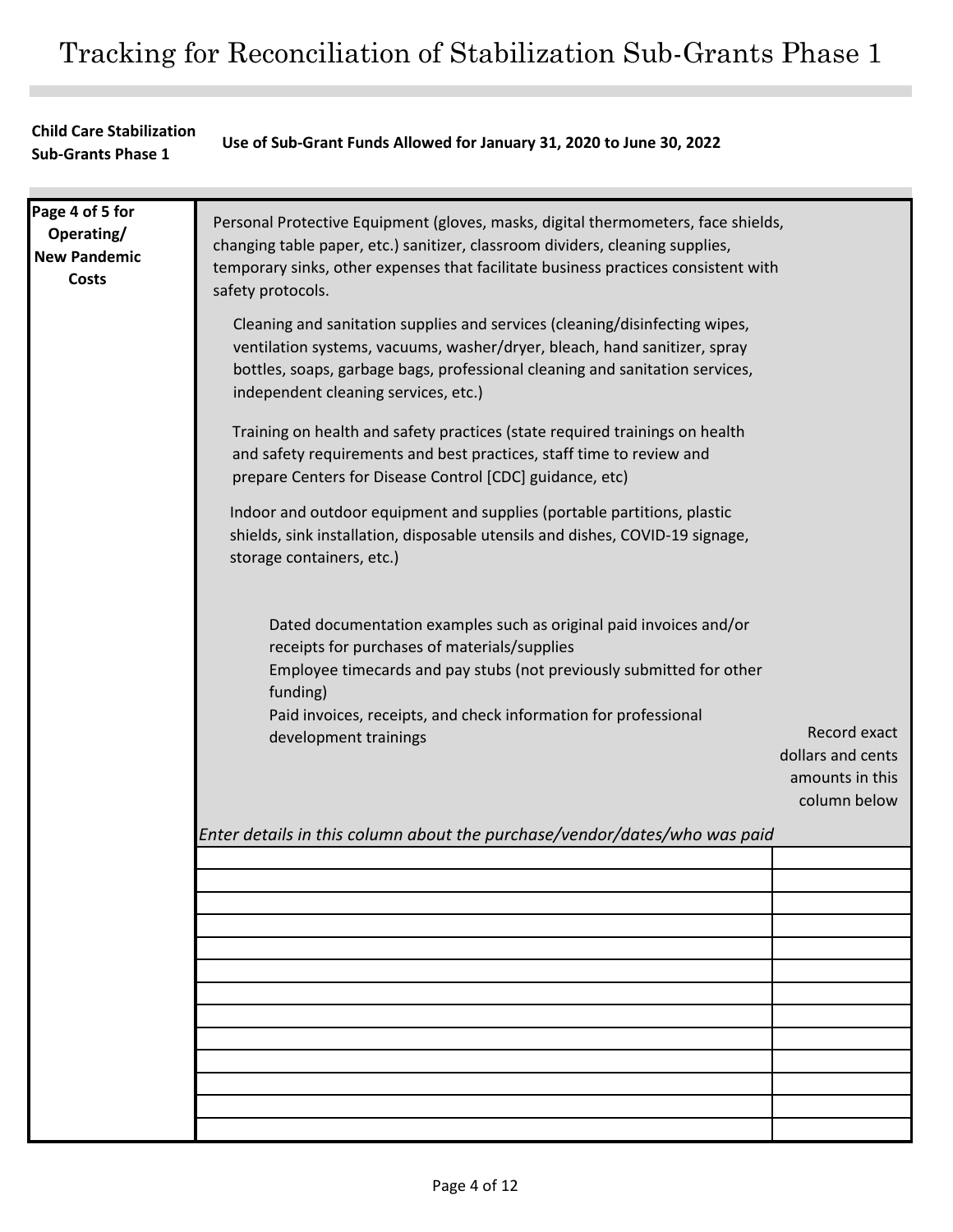| <b>Child Care Stabilization</b> | Use of Sub-Grant Funds Allowed for January 31, 2020 to June 30, 2022 |
|---------------------------------|----------------------------------------------------------------------|
| <b>Sub-Grants Phase 1</b>       |                                                                      |

| Page 5 of 5 for<br><b>Operating/New</b><br><b>Pandemic Costs</b> | Continued from prior page: PPE, sanitizer, classroom dividers, cleaning supplies,<br>temporary sinks, other expenses that facilitate business practices consistent<br>with safety protocols. |  |
|------------------------------------------------------------------|----------------------------------------------------------------------------------------------------------------------------------------------------------------------------------------------|--|
|                                                                  |                                                                                                                                                                                              |  |
|                                                                  |                                                                                                                                                                                              |  |
|                                                                  |                                                                                                                                                                                              |  |
|                                                                  |                                                                                                                                                                                              |  |
|                                                                  |                                                                                                                                                                                              |  |
|                                                                  |                                                                                                                                                                                              |  |
|                                                                  |                                                                                                                                                                                              |  |
|                                                                  |                                                                                                                                                                                              |  |
|                                                                  |                                                                                                                                                                                              |  |
|                                                                  |                                                                                                                                                                                              |  |
|                                                                  |                                                                                                                                                                                              |  |
|                                                                  |                                                                                                                                                                                              |  |
|                                                                  |                                                                                                                                                                                              |  |
|                                                                  |                                                                                                                                                                                              |  |
|                                                                  |                                                                                                                                                                                              |  |
|                                                                  |                                                                                                                                                                                              |  |
|                                                                  |                                                                                                                                                                                              |  |
|                                                                  |                                                                                                                                                                                              |  |
|                                                                  |                                                                                                                                                                                              |  |
|                                                                  |                                                                                                                                                                                              |  |
|                                                                  |                                                                                                                                                                                              |  |
|                                                                  |                                                                                                                                                                                              |  |
|                                                                  |                                                                                                                                                                                              |  |
|                                                                  |                                                                                                                                                                                              |  |
|                                                                  |                                                                                                                                                                                              |  |
|                                                                  |                                                                                                                                                                                              |  |
|                                                                  |                                                                                                                                                                                              |  |
|                                                                  |                                                                                                                                                                                              |  |
|                                                                  |                                                                                                                                                                                              |  |
|                                                                  |                                                                                                                                                                                              |  |
|                                                                  |                                                                                                                                                                                              |  |
|                                                                  |                                                                                                                                                                                              |  |
|                                                                  |                                                                                                                                                                                              |  |
|                                                                  |                                                                                                                                                                                              |  |
|                                                                  |                                                                                                                                                                                              |  |
|                                                                  |                                                                                                                                                                                              |  |
|                                                                  |                                                                                                                                                                                              |  |
|                                                                  |                                                                                                                                                                                              |  |
|                                                                  |                                                                                                                                                                                              |  |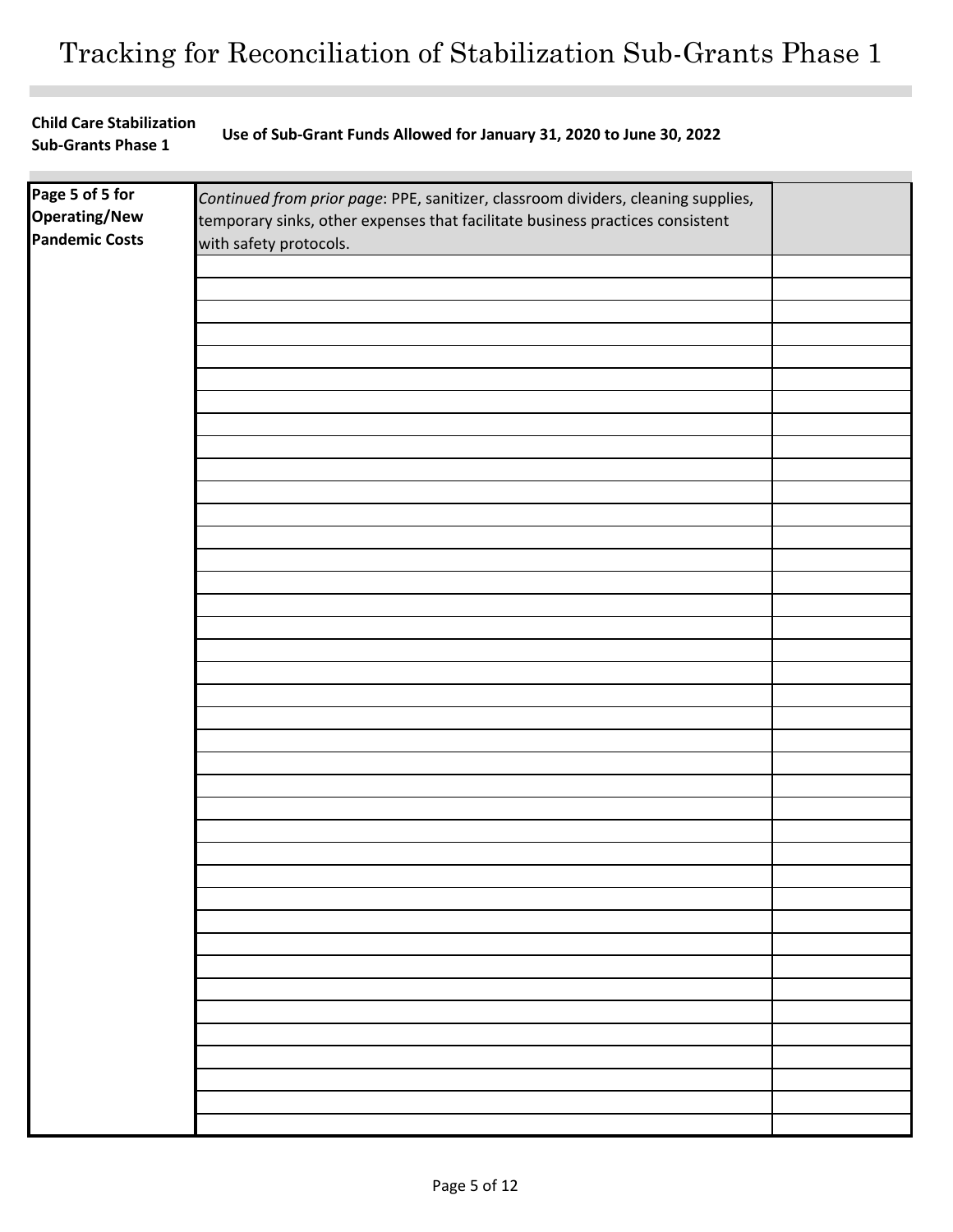# **Child Care Stabilization Sub-Grants Phase 1 Use of Sub-Grant Funds Allowed for December 1, 2021 to June 30, 2022**

# **Total \$\$ Approved for Workforce Recruitment & Retention \$\$ \_\_\_\_\_\_\_\_\_\_**

| Page 1 of 3 for<br><b>Workforce</b><br><b>Recruiting &amp;</b><br><b>Retention. NOTE:</b><br><b>Funds CANNOT be</b><br>used for gift cards. | Personel costs including increased wages; employee benefits such as health,<br>dental, vision, insurance; paid sick or family leave; retirement costs and<br>contributions; recruitment incentives; staff retention bonuses; sign-on bonuses;<br>work-related transportation costs for employees (e.g. transportation and mileage<br>reimbursement for educational training programs, to and from work, etc.) and<br>other including: |                                   |
|---------------------------------------------------------------------------------------------------------------------------------------------|---------------------------------------------------------------------------------------------------------------------------------------------------------------------------------------------------------------------------------------------------------------------------------------------------------------------------------------------------------------------------------------------------------------------------------------|-----------------------------------|
|                                                                                                                                             | Premium pay (e.g. higher wages provided to employees who work holidays,<br>weekends, nights, vacation days or more than eight hours per day)<br>Create substitute pools, provide administrative support                                                                                                                                                                                                                               |                                   |
|                                                                                                                                             | Support to early childhood professionals through coaching as well as training<br>and professional development on topics including: communicable disease,<br>first aid, CPR, shaken baby syndrome, emergency preparedness and response<br>planning, transportation, handling and storage of hazardous materials. This<br>includes Ohio Approved Training.                                                                              |                                   |
|                                                                                                                                             | Support to get the COVID-19 vaccine (appointments, paid sick leave,<br>transportation, etc.)<br>Background check expenses<br>Dated documentation examples such as payroll and benefit records,<br>employee timecards and pay stubs<br>Invoices, receipts and check information for professioanl development<br>trainings<br>Documentation of other benefits provided to child care staff                                              | Record exact<br>dollars and cents |
|                                                                                                                                             | members such as overage insurance costs, tuition reimbursement or<br>mileage reimbursement<br><b>Bank statements</b>                                                                                                                                                                                                                                                                                                                  | amounts in this<br>column below   |
|                                                                                                                                             | Enter details in this column about the purchase/vendor/dates/who was paid                                                                                                                                                                                                                                                                                                                                                             |                                   |
|                                                                                                                                             | Sign-on/retention bonuses, ongoing premium/hazard pay (cont'd on page 7)                                                                                                                                                                                                                                                                                                                                                              |                                   |
|                                                                                                                                             |                                                                                                                                                                                                                                                                                                                                                                                                                                       |                                   |
|                                                                                                                                             |                                                                                                                                                                                                                                                                                                                                                                                                                                       |                                   |
|                                                                                                                                             |                                                                                                                                                                                                                                                                                                                                                                                                                                       |                                   |
|                                                                                                                                             |                                                                                                                                                                                                                                                                                                                                                                                                                                       |                                   |
|                                                                                                                                             |                                                                                                                                                                                                                                                                                                                                                                                                                                       |                                   |
|                                                                                                                                             |                                                                                                                                                                                                                                                                                                                                                                                                                                       |                                   |
|                                                                                                                                             |                                                                                                                                                                                                                                                                                                                                                                                                                                       |                                   |
|                                                                                                                                             |                                                                                                                                                                                                                                                                                                                                                                                                                                       |                                   |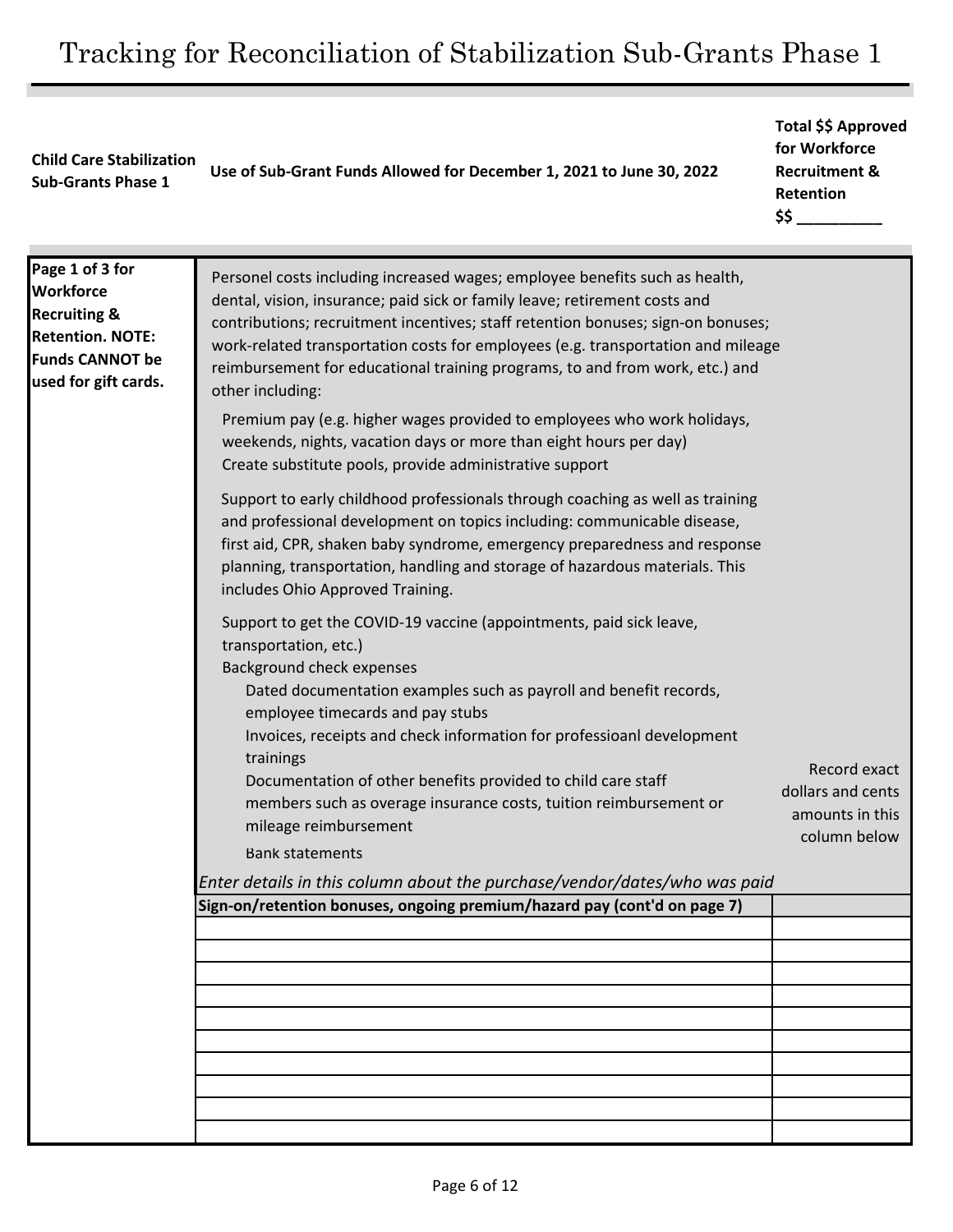**Child Care Stabilization Sub-Grants Phase 1 Use of Sub-Grant Funds Allowed for December 1, 2021 to June 30, 2022**

| Page 2 of 3 for         |                                                                                 |                   |
|-------------------------|---------------------------------------------------------------------------------|-------------------|
| <b>Workforce</b>        |                                                                                 |                   |
| <b>Recruiting &amp;</b> |                                                                                 | Record exact      |
| <b>Retention. NOTE:</b> |                                                                                 | dollars and cents |
| <b>Funds CANNOT be</b>  |                                                                                 | amounts in this   |
| used for gift cards.    |                                                                                 | column below      |
|                         | Enter details in this column about the purchase/vendor/dates/who was paid       |                   |
|                         | List Sign-on/retention bonuses, ongoing premium/hazard pay (cont'd from page 6) |                   |
|                         |                                                                                 |                   |
|                         |                                                                                 |                   |
|                         |                                                                                 |                   |
|                         |                                                                                 |                   |
|                         |                                                                                 |                   |
|                         |                                                                                 |                   |
|                         |                                                                                 |                   |
|                         |                                                                                 |                   |
|                         |                                                                                 |                   |
|                         |                                                                                 |                   |
|                         |                                                                                 |                   |
|                         |                                                                                 |                   |
|                         |                                                                                 |                   |
|                         |                                                                                 |                   |
|                         |                                                                                 |                   |
|                         |                                                                                 |                   |
|                         |                                                                                 |                   |
|                         |                                                                                 |                   |
|                         |                                                                                 |                   |
|                         |                                                                                 |                   |
|                         |                                                                                 |                   |
|                         |                                                                                 |                   |
|                         |                                                                                 |                   |
|                         |                                                                                 |                   |
|                         |                                                                                 |                   |
|                         |                                                                                 |                   |
|                         |                                                                                 |                   |
|                         |                                                                                 |                   |
|                         |                                                                                 |                   |
|                         |                                                                                 |                   |
|                         |                                                                                 |                   |
|                         |                                                                                 |                   |
|                         |                                                                                 |                   |
|                         |                                                                                 |                   |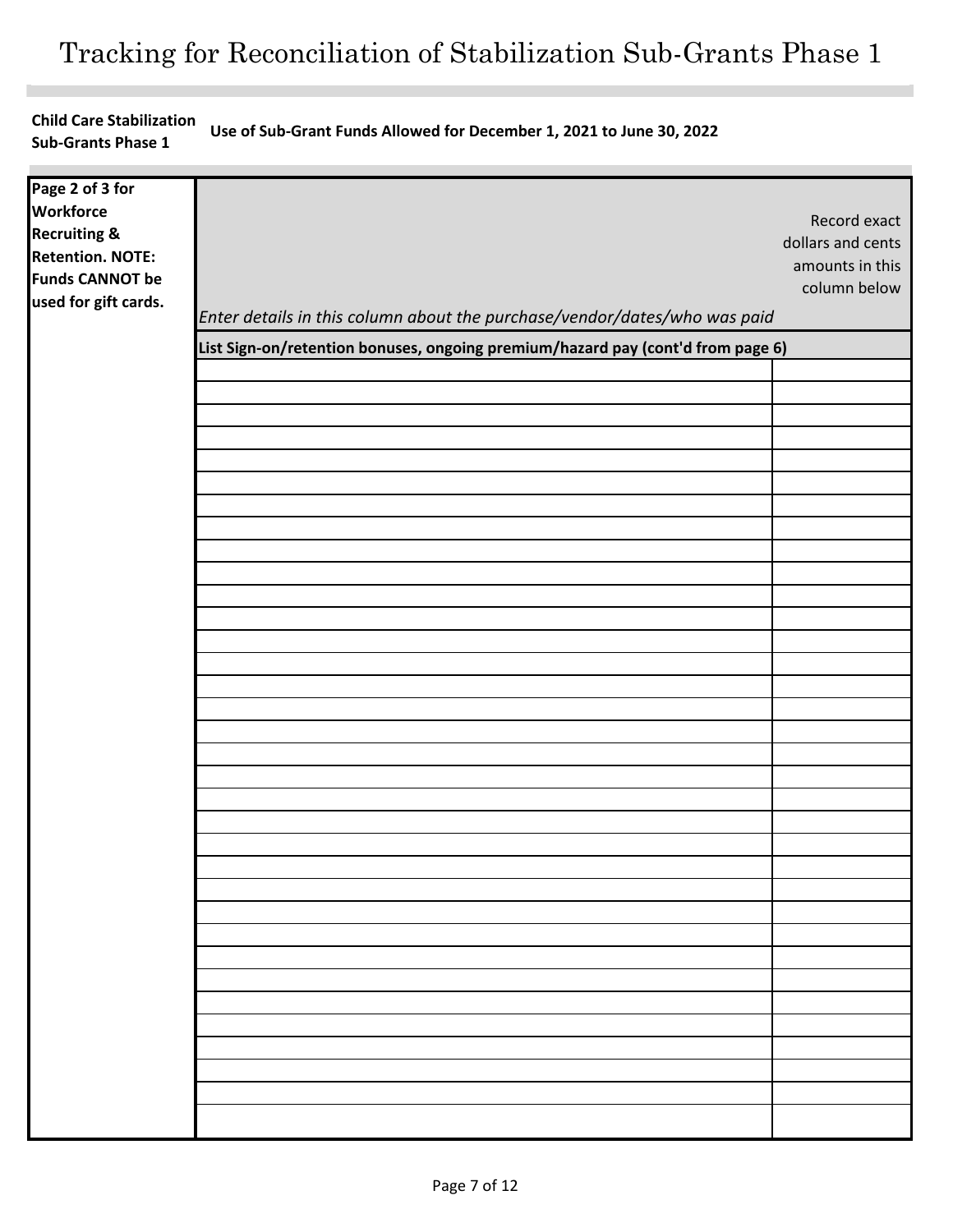**Child Care Stabilization Sub-Grants Phase 1 Use of Sub-Grant Funds Allowed for December 1, 2021 to June 30, 2022**

| Page 3 of 3 for<br><b>Workforce</b> |                          | Record exact      |
|-------------------------------------|--------------------------|-------------------|
| <b>Recruiting &amp;</b>             |                          | dollars and cents |
| <b>Retention. NOTE:</b>             |                          | amounts in this   |
| <b>Funds CANNOT be</b>              | <b>Increased Wages</b>   | column below      |
| used for gift cards.                |                          |                   |
|                                     |                          |                   |
|                                     |                          |                   |
|                                     |                          |                   |
|                                     |                          |                   |
|                                     |                          |                   |
|                                     |                          |                   |
|                                     |                          |                   |
|                                     |                          |                   |
|                                     |                          |                   |
|                                     |                          |                   |
|                                     |                          |                   |
|                                     |                          |                   |
|                                     |                          |                   |
|                                     |                          |                   |
|                                     |                          |                   |
|                                     | <b>Benefits</b>          |                   |
|                                     |                          |                   |
|                                     |                          |                   |
|                                     |                          |                   |
|                                     |                          |                   |
|                                     |                          |                   |
|                                     |                          |                   |
|                                     |                          |                   |
|                                     |                          |                   |
|                                     |                          |                   |
|                                     |                          |                   |
|                                     |                          |                   |
|                                     |                          |                   |
|                                     |                          |                   |
|                                     |                          |                   |
|                                     | <b>Background Checks</b> |                   |
|                                     |                          |                   |
|                                     |                          |                   |
|                                     |                          |                   |
|                                     |                          |                   |
|                                     |                          |                   |
|                                     |                          |                   |
|                                     |                          |                   |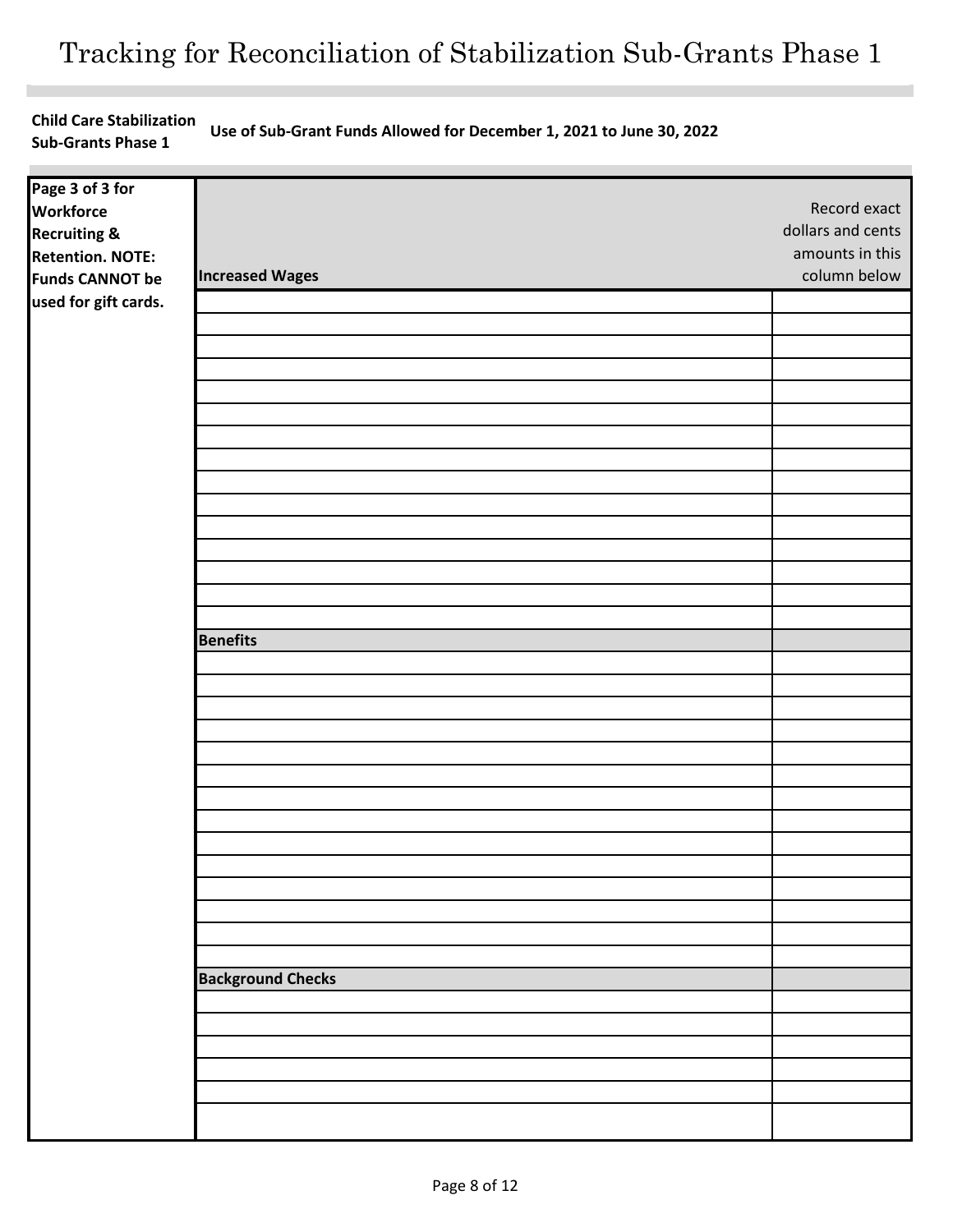**Use of Sub-Grant Funds Allowed for December 1, 2021 to June 30, 2022 Note there are 3 Sub-Grants for Access \$\$**

**Total \$\$ approved** 

**for Access Development** 

**Child Care Stabilization Sub-Grants Phase 1** 

**\$\$\_\_\_\_\_\_\_\_\_\_\_.**  Expenses associated with specific classroom(s) expansion or reopening including: Payroll & salaries, premium pay (e.g. higher wages provided to employees who work holidays, weekends, nights, vacation days or more than 8 hours per day) Employee benefits (health, dental, vision, insurance); retirement costs and contributions, paid sick leave or family leave Food & beverage services for program provided meals Equipment and materials neccesary to increase number of classrooms Dated documentation examples such as: Payroll and benefit records Employee timecards and paystubs Documentation of other benefits provided to child care staff members such as overage insurance costs Bank statements Paid invoices, receipts and check information for professional development training **Reopen/Expand number of current classrooms to serve additional Infants/Toddlers**  *Enter details in this column about the purchase/vendor/dates/who was paid* **Page 1 of 2 for Access Development Part One: Expansion or Reopening of Classrooms. See page 11 in the Application Guidance Document for details. NOTE: This funding CANNOT be use for construction or major renovations/ remodeling (e.g. structural changes to foundations and load bearing walls, extensive alterations of a facility, etc.)**  Record exact dollars and cents amounts in this column below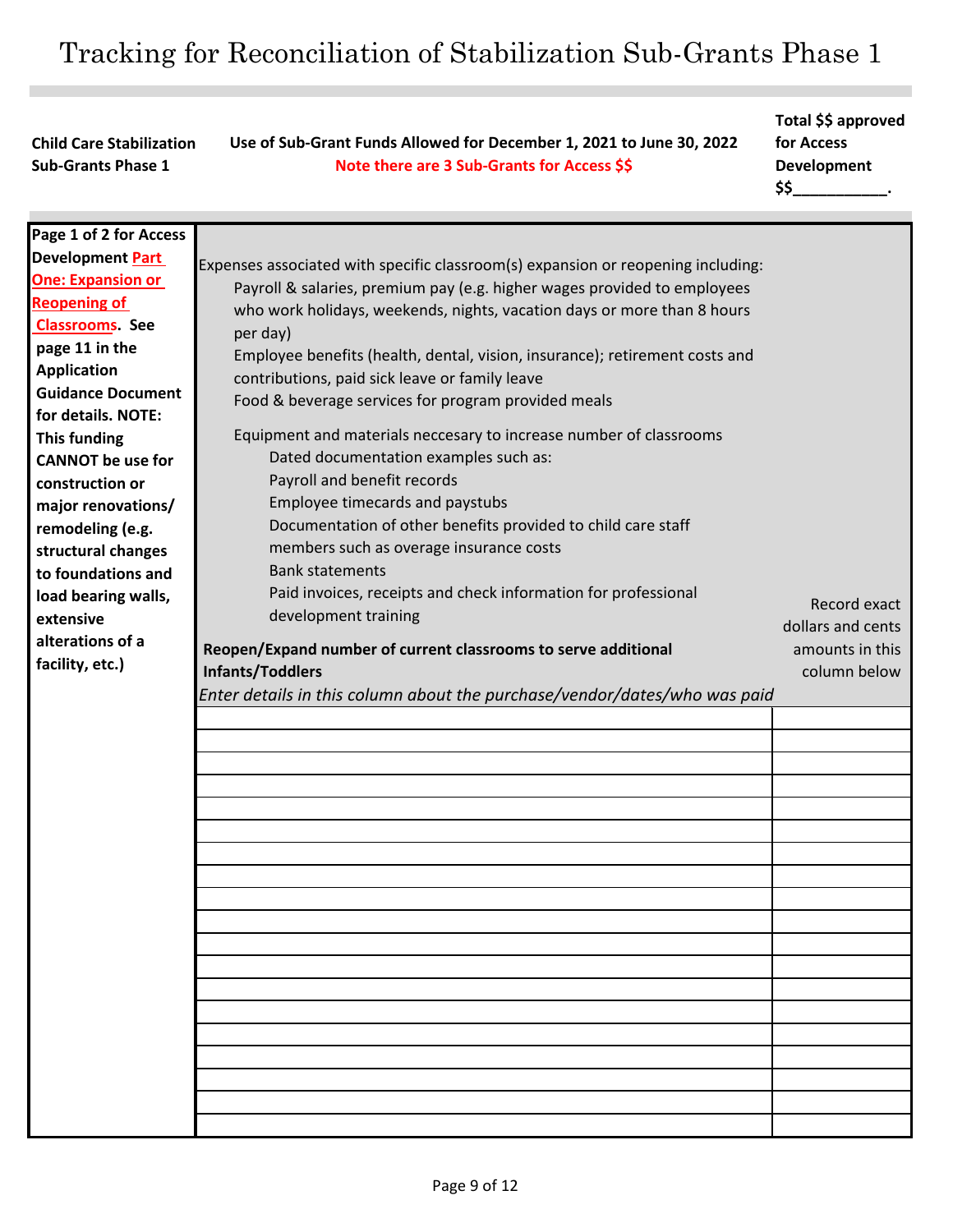**Child Care Stabilization Sub-Grants Phase 1** 

**Use of Sub-Grant Funds Allowed for December 1, 2021 to June 30, 2022 Note there are 3 Sub-Grants for Access \$\$**

| Page 2 of 2 for Access      |                                                                                                                               |                   |
|-----------------------------|-------------------------------------------------------------------------------------------------------------------------------|-------------------|
| Development Part            |                                                                                                                               | Record exact      |
| <b>One: Expansion or</b>    |                                                                                                                               | dollars and cents |
| <b>Reopening of</b>         |                                                                                                                               | amounts in this   |
| <b>Classrooms.</b> See page | Reopen/Expand number of current classrooms to serve additional School-agers                                                   | column below      |
| 11 in the Application       |                                                                                                                               |                   |
| <b>Guidance Document</b>    |                                                                                                                               |                   |
| for details. NOTE:          |                                                                                                                               |                   |
| <b>Funding CANNOT be</b>    |                                                                                                                               |                   |
| use for construction        |                                                                                                                               |                   |
| or major                    |                                                                                                                               |                   |
| renovations/                |                                                                                                                               |                   |
| remodeling (e.g.            |                                                                                                                               |                   |
| structural changes to       |                                                                                                                               |                   |
| foundations and load        |                                                                                                                               |                   |
| bearing walls,              |                                                                                                                               |                   |
| extensive alterations       |                                                                                                                               |                   |
| of a facility, etc.)        |                                                                                                                               |                   |
|                             |                                                                                                                               |                   |
|                             |                                                                                                                               |                   |
|                             |                                                                                                                               |                   |
|                             |                                                                                                                               |                   |
|                             |                                                                                                                               |                   |
|                             |                                                                                                                               |                   |
|                             | Expand operating hours to include non-traditional hours (weekdays 7pm - 6am or between 12am<br><b>Saturday to 6am Monday)</b> |                   |
|                             |                                                                                                                               |                   |
|                             |                                                                                                                               |                   |
|                             |                                                                                                                               |                   |
|                             |                                                                                                                               |                   |
|                             |                                                                                                                               |                   |
|                             |                                                                                                                               |                   |
|                             | Expand services for children with special needs                                                                               |                   |
|                             |                                                                                                                               |                   |
|                             |                                                                                                                               |                   |
|                             |                                                                                                                               |                   |
|                             |                                                                                                                               |                   |
|                             |                                                                                                                               |                   |
|                             |                                                                                                                               |                   |
|                             |                                                                                                                               |                   |
|                             |                                                                                                                               |                   |
|                             |                                                                                                                               |                   |
|                             |                                                                                                                               |                   |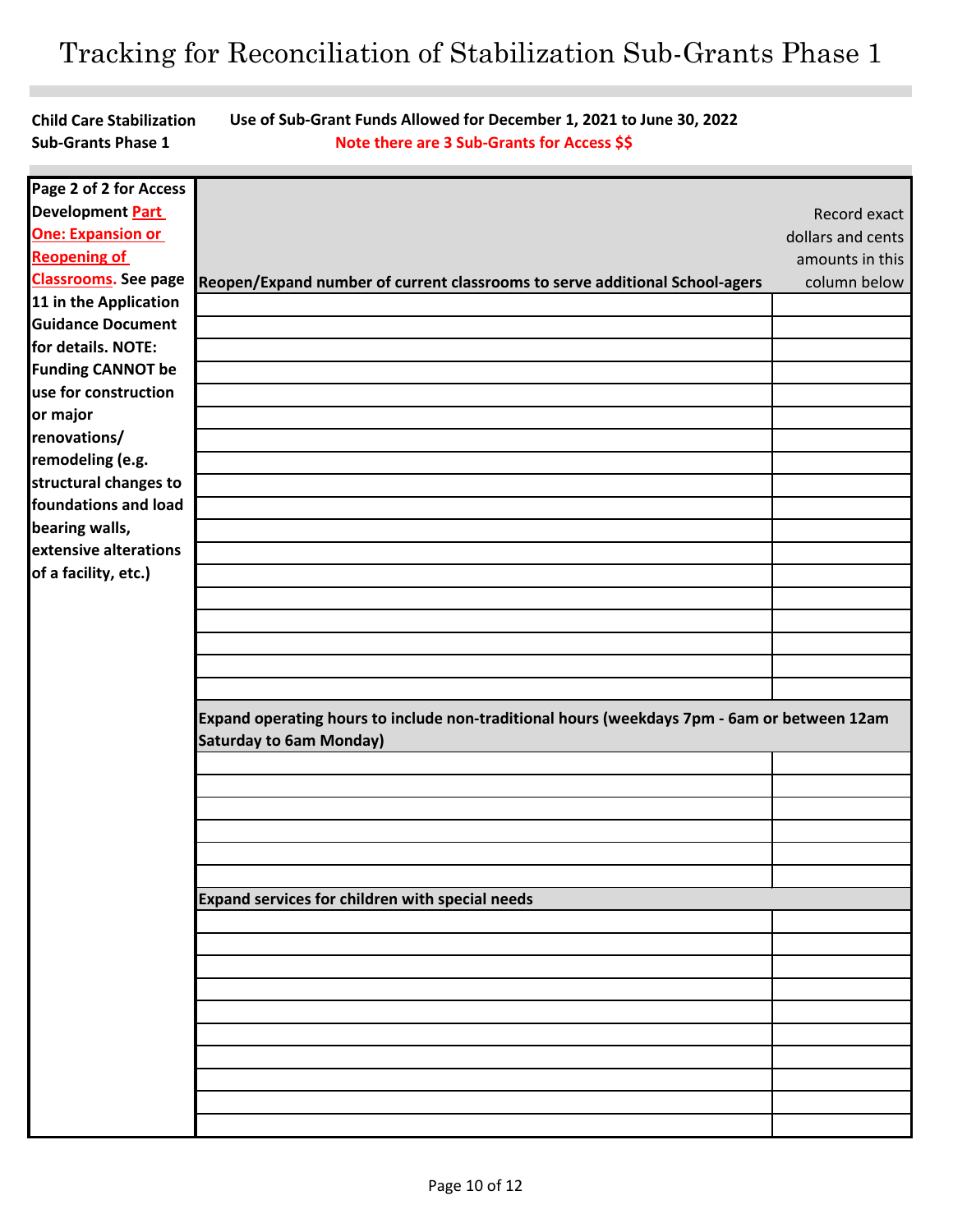**Child Care Stabilization** 

**Sub-Grants Phase 1 Use of Sub-Grant Funds Allowed for December 1, 2021 to June 30, 2022 Note there are 3 Sub-Grants for Access \$\$ Technology items needed to support learning and development (e.g. computers, laptops, tablets and software). Furniture for use of these items is not included as an approved expense.**  Dated documentation examples: invoices, receipts and check information for technology purchases Record exact dollars and cents amounts in this column below **Page 2 of 2 for Access Development Part Two: Increase Technology Access. See page 12 in the Application Guidance Document for details. NOTE: This funding CANNOT be use for gaming systems, gaming system accessories, etc. (e.g. Nintendo, Wii, Playstations and the like are prohibited.)**